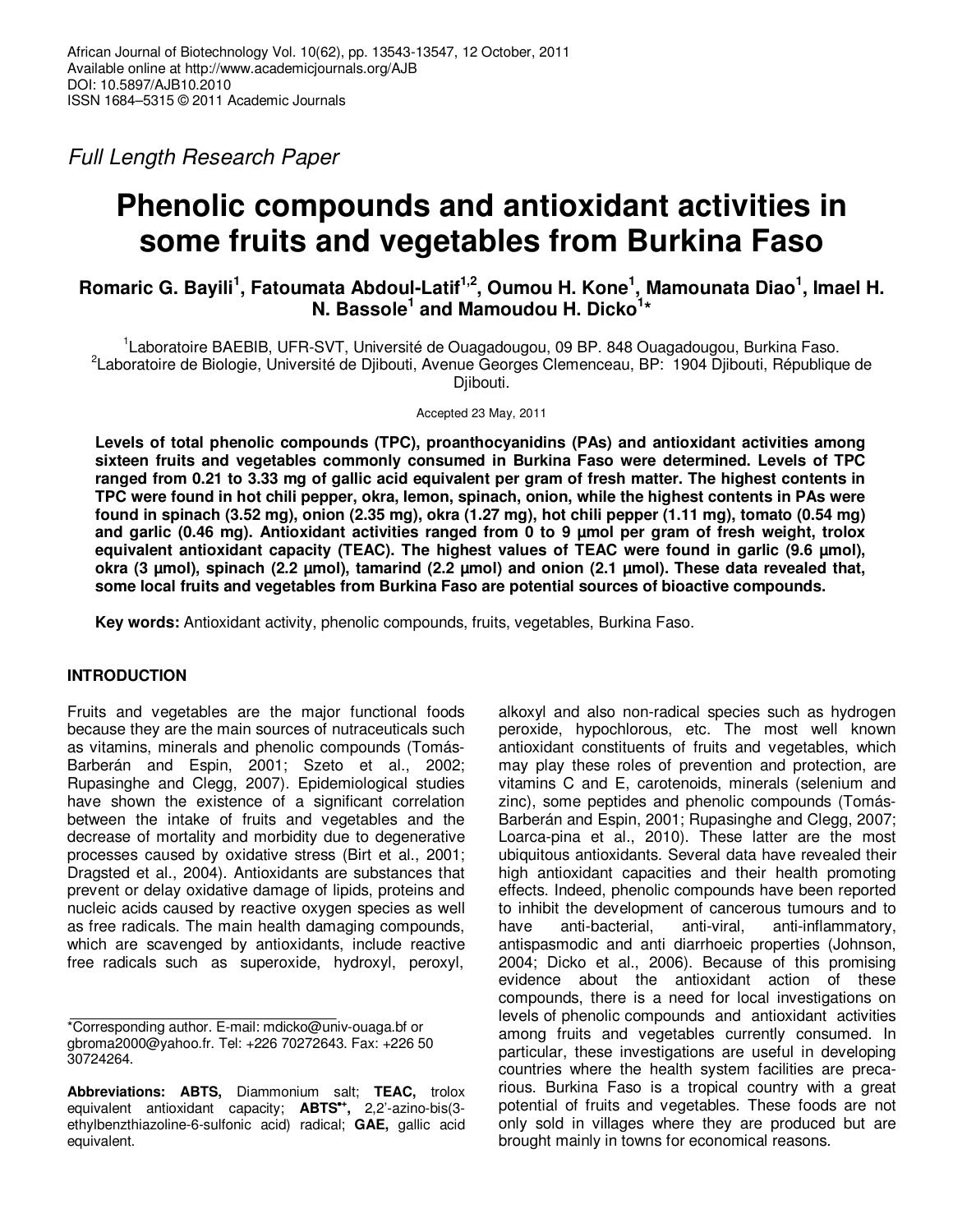**Table 1.** Total phenolic compounds (TPC), proanthocyanidins (PAs) and trolox equivalent antioxidant capacity (TEAC) of fruits and vegetables extracts.

| Samples (fruits and vegetables)                  | TPC (mg GAE/100 g<br>FW) |        | Pas (mg APE/100 g FW) |           | TEAC (µmol trolox/g<br>FW) |           |
|--------------------------------------------------|--------------------------|--------|-----------------------|-----------|----------------------------|-----------|
|                                                  | Value*                   | $SD**$ | Value                 | <b>SD</b> | Value                      | <b>SD</b> |
| Garlic (Allium sativum)                          | 74.1                     | ± 4.2  | 46.3                  | ± 2.2     | 9.6                        | ± 0.3     |
| « Gombo » (Hibiscus esculentus)                  | 252.6                    | ± 14.6 | 127.1                 | ± 5.6     | 3                          | ± 0.2     |
| Cabbage (green) (Brassica oleracea)              | 49.3                     | ± 2.6  | 11.8                  | ± 0.60    | 1.1                        | ± 0.1     |
| Cucumber (Cucumis sativus)                       | 21.7                     | ± 0.9  | 11.8                  | ± 0.65    | ND.                        |           |
| Eggplant (Solanum melongena)                     | 34.8                     | ± 0.8  | 29.4                  | ± 1.48    | 0.7                        | ± 0.0     |
| Eggplant (local) (Solanum<br>aethiopicum)        | 74.1                     | ± 1.8  | 30.5                  | ± 1.62    | 1.7                        | ± 0.1     |
| Lemon (Citrus limonum)                           | 203.5                    | ± 7.4  | 3.4                   | ± 0.21    | 1.3                        | ± 0.1     |
| Onion (bulb) (Allium cepa)                       | 155.9                    | ± 6.5  | 234.7                 | ± 12.73   | 1.5                        | ± 0.1     |
| Onion (leaves) (Allium cepa)                     | 103.3                    | ± 6.2  | 45.6                  | ± 2.35    | 2.1                        | ± 0.1     |
| Parsley (Petroselinum crispum)                   | 21.8                     | ±1     | 16.1                  | ± 0.93    | 1.9                        | ± 0.1     |
| Pepper (Capsicum frutescens)                     | 333.5                    | ± 16.2 | 111.5                 | ± 4.58    | 1.6                        | ± 0.1     |
| Spinach (Spinacia oleracea)                      | 182.5                    | ± 8.6  | 352                   | ± 11.6    | $2.2^{\circ}$              | ± 0.1     |
| Sweet pepper (green) (Capsicum<br>annuum)        | $ND***$                  |        | ND.                   |           | 0.6                        | ± 0.0     |
| Tamarind (Tamarindus indica)                     | 44.2                     | $+2.1$ | 14.3                  | ± 0.9     | $2.2^{\circ}$              | ± 0.1     |
| Tomato (sauce) (Solanum<br><i>lycopersicum</i> ) | 56.3                     | ± 2.9  | 54.3                  | ± 2.8     | 1.2                        | ± 0.1     |
| Zucchini (Cucurbita pepo)                        | 100.2                    | ± 5.1  | 7.9                   | ± 0.4     | 0.4                        | ± 0.0     |

\*Values are presented as the mean of 3 replicates ± SD. \*\*SD = Standard deviation; \*\*\*ND = not detected value.

The aim of this study is to determine levels of phenolic compounds and antioxidant activities among local commonly consumed fruits and vegetables from the central region of Burkina Faso. This study will contribute to the assessment of the levels of bioactive compounds in locally consumed foods.

## **MATERIALS AND METHODS**

## **Plant materials**

The selection of fruits and vegetables (Table 1) was based on the data of the main consumed foods in Burkina-Faso kindly provided by the National Center of Nutrition and on the harvest season of the samples. The samples were purchased from three big markets of Ouagadougou, which could be considered in the first steps of the fruits and vegetables distribution chain in Ouagadougou. The sampling was done during the end of the rainy season, between September and December 2007 to take into account all the targeted foods. Fruits and vegetables sold in the markets are from the downtown gardens and the nearest villages of the central region surrounding the town. Sixteen samples selected at the varietal level including common cucumber (green, elongated), cabbage (green), eggplant (local, green), eggplant (occidental, purple, teardrop shape), garlic (white bulb), Okra (locally named «gombo», green, average length), lemon (yellow), onions (red skin, bulb and leaves), parsley (dark green, curly leaves), hot pepper (scotch Bonnet Burkina yellow), spinach (flat leaves), sweet pepper (green), tamarind (sweet-sour taste), tomato (sauce, red, plum shape) and zucchini (green, elongated) were analyzed. The ripeness and the

quality of the samples were judged according to their physical aspect (Moyer et al., 2002).

## **Chemicals**

Gallic acid (3,4,5-trihydroxybenzoic acid) was obtained from Aldrich (Steinheim, Germany); 2,2-azino-bis(3-ethylbenzthiazoline-6 sulfonic acid) diammonium salt (ABTS), Folin-Ciocalteu reagent and 6-hydroxy-2,5,7,8 tetramethylchroman-2-carboxylic acid (Trolox) were purchased from Sigma Chemical Co. (St Louis, MO, USA). Apple ciders procyanidin oligomers (average degree of polymerization =  $7,4$ ) were kindly provided by Dr. Stephanie Prigent (Wageningen University, Wageningen, The Netherlands) and Dr. Catherine M. G. C. Renard (INRA, Rennes, France). These procyanidins (DP  $\approx$  7.4) were purified by RP-HPLC and characterized by thyolisis-HPLC (Guyot et al., 1998; Prigent, 2005). All the other chemicals were of analytical grade.

## **Extraction of phenolic compounds**

The samples for each item of fruit or vegetable were collected and cleansed. Then edible parts in equal amounts of each provenance were pooled, mixed and homogenized (Pellegrini et al., 2003). About 1 g of the homogenized sample was extracted by continuous stirring with 1% (v/v) HCL in methanol (Dicko et al., 2005) at 25°C for 15 min, followed by centrifugation at 4 000  $g$  for 15 min at 25 °C. The supernatant was then collected and the residue was extracted again with 3 ml of HCl/methanol as described earlier and the two supernatants were combined. The different extracts were analyzed directly without another operation, for their contents in total phenolic compounds, proanthocyanidins and their antioxidant activities.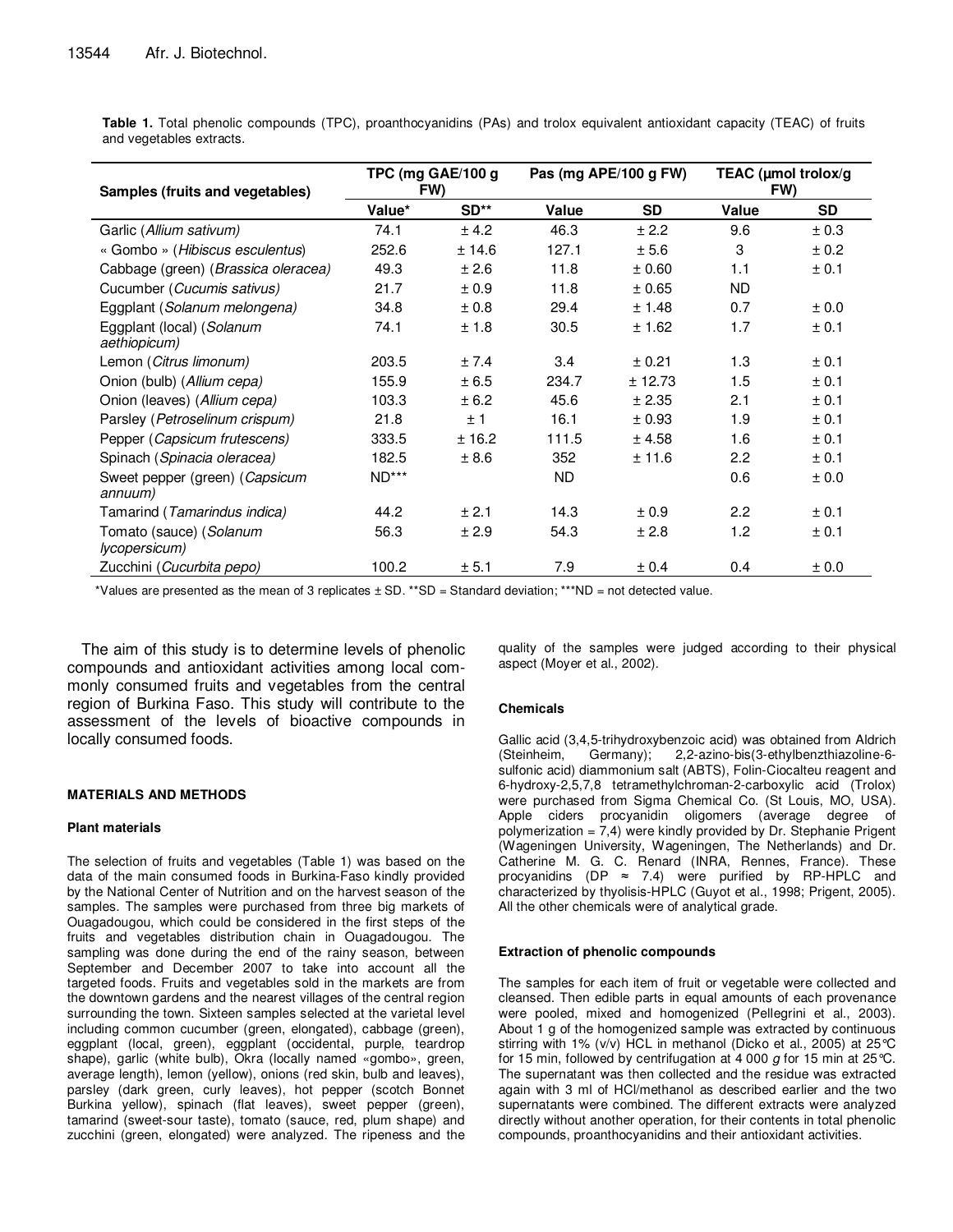The amount of total phenolic compounds was determined using Folin-Ciocalteu's method (Singleton et al., 1999) adapted to a 96 well plate microtiter assay. To 20 µl of extract, 80 µl of Folin-Ciocalteu reagent were added, followed by 5 min incubation. Then 80 µl of 20% (W/V) sodium carbonate solution was added. After 30 min of incubation, the absorbances were measured at 760 nm. Gallic acid was used as standard ( $y = 0.0012x - 0.0004$ ;  $r^2 =$ 0.9902). Proanthocyanidins (PAs) were quantified with an adaptation to a 96-well plate assay as described by Dicko et al. (2005). To 50 µl of the extract was added 700 µl of an HCl-Butanol solution 30% (v/v). The mixture was put in tightly closed Eppendorf tubes and vortexed for 1 min. Then, the tubes were heated at 100°C for 2 h. After cooling, 200 µl aliquots were put in triplicate in a 96 multi-well plate and the absorbances were read at 550 nm. Apple procyanidins (DP  $\approx$  7.4) treated as indicated earlier were used as a standard (y=  $0.0006x + 0.0024$ ;  $r^2 = 0.9869$ ).

## **Determination of antioxidant activities**

The trolox equivalent antioxidant capacity (TEAC) method was used to determine the antioxidant capacity. A stable stock solution of 2,2'-azino-bis(3-ethylbenzthiazoline-6-sulfonic acid) radical (ABTS•**<sup>+</sup>** ) was produced by reacting a 7 mM of aqueous solution of ABTS with 2.45 mM potassium persulfate, as final concentrations. This mixture was put in dark at 25°C for 16 h before use. The working solution was obtained by diluting the stock solution in 50 mM sodium phosphate, pH 7.4 to an absorbance between 0.7 and 0.90 at 734 nm. The ability of phenolic compounds to scavenge the radical ABTS•**<sup>+</sup>**was monitored as described by Riedl and Hagerman (2001). Control assays were performed by replacing the phenolic extract with the acidic methanol (extraction solution). Reactions were monitored up to 30 min by measuring the absorbances at 1 mn interval. The results were expressed as TEAC that is,  $\mu$ mol of trolox equivalent (y = 2.7004x + 0.05901;  $r^2$  = 0.9984) per gram of fresh matter.

## **Statistical analysis**

All spectrophotometric assays were carried out in triplicate in 96 well microtiter plates using a multi-well plate reader (µquant Bio-Tek Instrument, Inc) interfaced with a personal computer. Slopes of absorbances were automatically recorded using KC junior software 1.31.5 (Bio-Tek Instrument, INC, USA). Excel 2003 (Windows) was used for all the other statistical calculations. Significant difference in mean between total phenolic compounds (TPC) and proanthocyanidins (PAs) levels was tested by student's t-test, P < 0.05 implies significance.

## **RESULTS AND DISCUSSION**

## **Levels of phenolic compounds**

Levels of phenolic compounds were expressed in terms of gallic acid equivalent (GAE) which corresponds to the mean response of all the major phenolic compounds in fruits and vegetables (Georgé et al., 2005). Among the screened fruits and vegetables, the highest levels of phenolic compounds were found in hot chili pepper (333.5 mg GAE/100 g, FW), okra, lemon, spinach and onion bulb (Table 1). Brat et al. (2006) have also

determined total phenolics of green and red bell peppers (8.2 and 26.8 mg/100 g FW respectively), citrus genus fruits (30 to 45 mg/100 g), onion (76.1 mg/100g FW), garlic (59.4 mg/100 g, FW) and eggplant (65.6 mg/100 g, FW). These contents are lower than those found in fruits and vegetables in the present study except for bell peppers. The differences may be due to genetic and environmental factors including the climate, the soil mineral composition and the carrying and storage conditions (Tomás-Barberán et al., 2001). The particularity of hot chili pepper is its high content of the monophenolic compounds capsaicins such as capsaicin, dihydrocapsaicin, nordihydrocapsaicin, homodihydrocapsaicin and homocapsaicin (Reilly et al., 2001). Hot chilli pepper is usually used in sauce as spice in combination with other ingredients. Marinating sauces are slightly heated and that might decrease phenolic antioxidant contents. Nevertheless, some studies still reported high levels in total phenolics for hot pepper-rich sauces (Thomas et al., 2010). Spinach and onion are known to contain high levels of flavonoids. Onion is particularly rich in quercetin, catechin, kaempferol and myricetin (Yang et al., 2004) and spinach is reported to display high levels of flavonoid derivatives of glucuronic acid (Bergman et al., 2001). Ortho-C acid was determined to be the major phenolic compound with a concentration of 2.78 mg/100 g for raw spinach (Bunea et al., 2008). The level reported by these authors is slightly higher than our results. The level of phenolic compounds in tomato found in the present study is comparable to data reported by Toor and Geoffrey (2005) who measured a similar content for different fractions of this fruit. It has been reported that flavonoids are the major phenolics in tomatoes. For okra and "gombo", we did not record previous reports on its content in phenolic compounds. Since the present study revealed its high level of phenolic compounds, it could be interesting to perform further analysis of its qualitative composition.

## **Levels of proanthocyanidins**

The HCL/butanol assay used here for the determination of proanthocyanidins is more specific than many other tests such as the vanillin assay (Makkar, 2000; Santos-Buelga and Scalbert, 2000). The interferences which might result from flavan-4-ols conversion into proanthocyanidins (PAs) or from chlorophylls have been importantly destroyed during the heating step (Santos-Buelga et al., 2000; Prigent, 2005). Levels of PAs among screened fruits and vegetables from Burkina Faso ranged from 3.4 to 352 mg/100 g in sweet pepper and spinach Table 1). The results show that, spinach, onions, «gombo» and pepper have the highest contents in PAs (352; 234.7; 127.1 and 111.5 mg/100 g FW, respectively). Among the fruits mentioned in the literature, apple has been particularly reported to be a plant food which has very high content in PAs. It has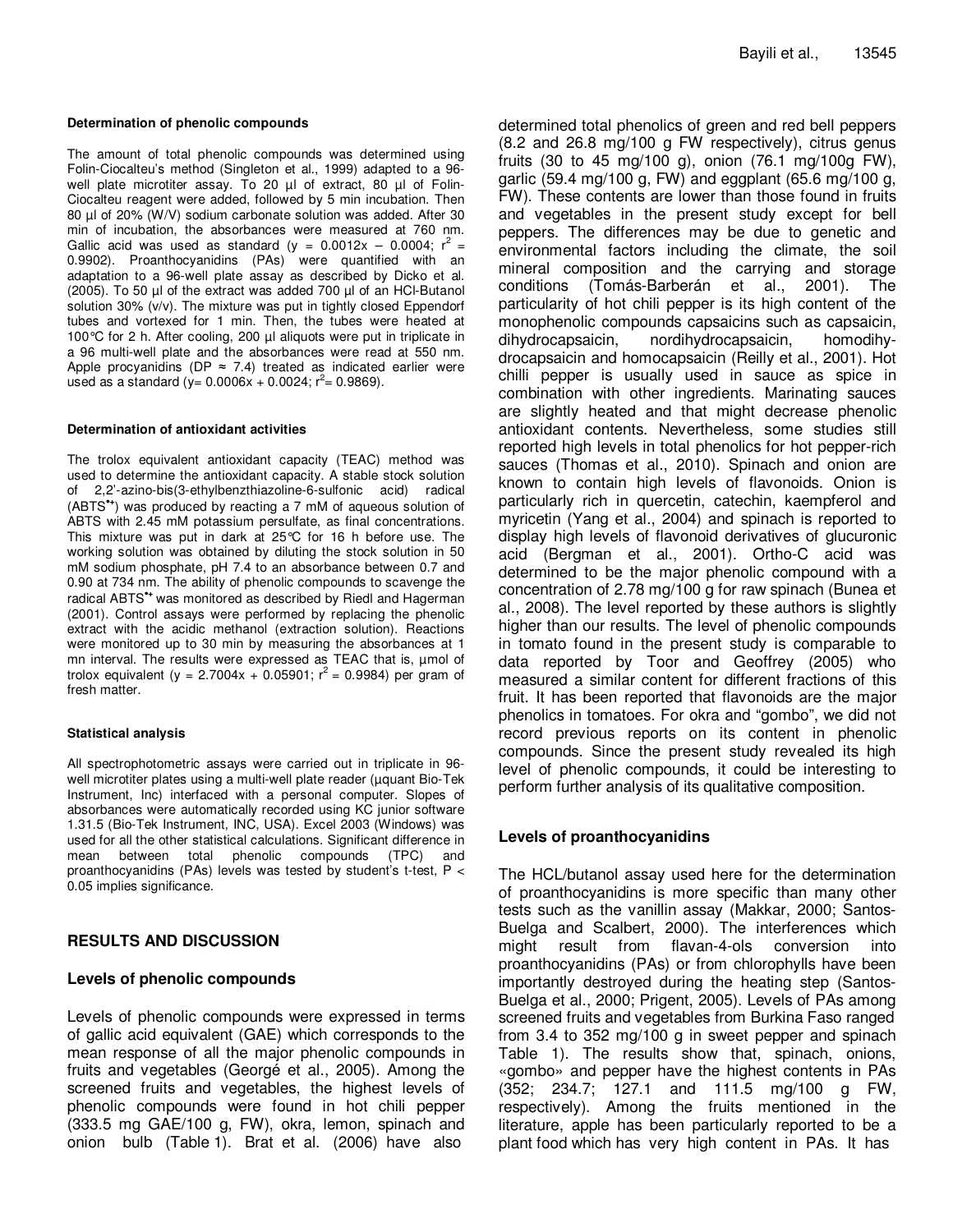even been reported, by butanol/HCl test, to display values up to 800 mg/100 g (FW/FW) of PAs for cider apples (Guyot et al. 1998). Whereas spinach has the highest level of PAs, these compounds were not detected in sweet pepper. A middle positive correlation  $(r = 0.5)$ was found between the content in phenolic compounds and proanthocyanidins of the samples. Levels of phenolic compounds and proanthocyanidins were not significantly different ( $P= 0.05$ , but for  $p= 0.07$ ).

Nevertheless, they were not highly correlated, showing that PAs are diversely distributed in fruits and vegetables content in fruits and vegetables is not always sufficient to make an approximation of its total phenolic contents.

# **Antioxidant activities**

The results of the measured antioxidant capacities of the samples are displayed in Table 1. The highest TEAC values were found in garlic, followed by «gombo», spinach and hot pepper. The lowest values were encountered in cucumber, zucchini and eggplant. Tamarindus showed a good TEAC value compared with the other fruits and vegetables. Concerning onion (bulb), its TEAC value was intermediate, whereas a low value was found for tomato.

The antioxidant capacity of most of the antioxidant compounds found in fruits and vegetables such as ascorbic acid, α-tocopherol, carotenoïds and organosulfur compounds is equivalent to their reducing capacity. The use of a single solvent for the extraction makes possible to take into account some eventual synergic interactions between antioxidants. The ranking order of antioxidant activities is similar to that found by Pellegrini et al. (2003) and Proteggente et al. (2002) for the common samples with this study (cabbage, eggplant, cucumber, onion (bulb), pepper, spinach, tomato, zucchini). The TEAC values are a little bit lower than those reported by Proteggente et al. (2002) but more close to data reported by Pelligrini et al. (2003) except the TEAC values of pepper, spinach and zucchini which are lower. The high TEAC value of garlic is in line with previous studies which had already reported its biological properties mainly due to the organo-sulfur compounds such as the S-alkyl-L-cysteine sulphoxides (Borek, 2001; Corzo-Martinez et al., 2007). The TPC value of garlic is the eighth behind those of hot pepper, lemon and onion, while its TEAC value is the highest. That denotes the important contribution of the organo-sulfur compounds and the other non phenolic antioxidant compounds in garlic antioxidant capacity expression. Onion (bulb),

another vegetable of Lilliaceae family, expressed a TPC value among the highest, while its TEAC value was intermediate, in agreement with the fact that, flavonoids are abundant in onion, even more than in garlic (Corzo-Martinez et al., 2007). Spinach is known to be rich in flavonoids, phenolic acids and pigments such as lutein

and chlorophyll which are also antioxidant compounds (Bergman et al., 2001; Lanfer-Marquez et al., 2005). These compounds may be responsible for the particularly high TEAC value of this vegetable. «Gombo» sample expresses a high TEAC value as well as high TPC and PAs values compared with the other vegetables (Table 1). We can thus, presume a good correlation between total polyphenols and antioxidant activity of okra. Its high antioxidant activity justifies well its use by the populations as antispasmodic. However, there is a lack of studies focused on the characterisation of this vegetable antioxidant compounds. The TEAC value of tamarindus sampled at the marked is similar to Lamien-Meda et al. (2008) result for the fruit directly harvested from tree. However, because of its high content in sugars and organic acids this sour-sweet taste fruit is susceptible to browning reactions during the postharvest handlings, causing variable modifications in phenolics contents. The consumers are not always beneficially affected by the post harvest modifications of the fruits and vegetables. That is an important reason, particularly when evaluating antioxidants intake in a group of people, why the bioactive contents and antioxidant activities are often assessed on samples that can reflect the consumer consumption of these substances. The low value of TEAC for tomato was also reported (Proteggente et al., 2002; Pelligrini et al., 2003). As proposed by Pellegrini et al. (2003), it may be due to a limit of the applied assay or to an incomplete extraction (Pelligrini et al., 2003).

The weak correlation between TEAC and TPC values indicates a diversity of content in antioxidant compounds; even for different varieties of the same species, it has been reported that, significant correlation may not appear (Kalkönen et al., 1999; Deepa et al., 2006; Saxena et al., 2007). That also confirms that in evaluating antioxidant activity, the Folin-Ciocalteu assay for total phenolic compounds is not enough to draw a conclusion on the antioxidant potential of fruits and vegetables.

# **Conclusions**

The present study allowed estimating levels of phenolic compounds and antioxidant activities among fruits and vegetables widely available in Burkina Faso. The major fruits and vegetables which displayed high antioxidant activities were garlic, okra, spinach, hot chili pepper, onion (bulb and leaves) and lemon. Therefore, these fruits and vegetables may be considered as good sources of bioactive compounds. Their consumption as sources of nutraceutics could be recommended particularly in groups of people where the incidence of oxidative stress-induced diseases is quite important (cancers, AIDS and so on). For an optimal use of these significant sources of natural antioxidants, more research may be envisaged to characterize the antioxidant compounds and to determine the effects of post harvest